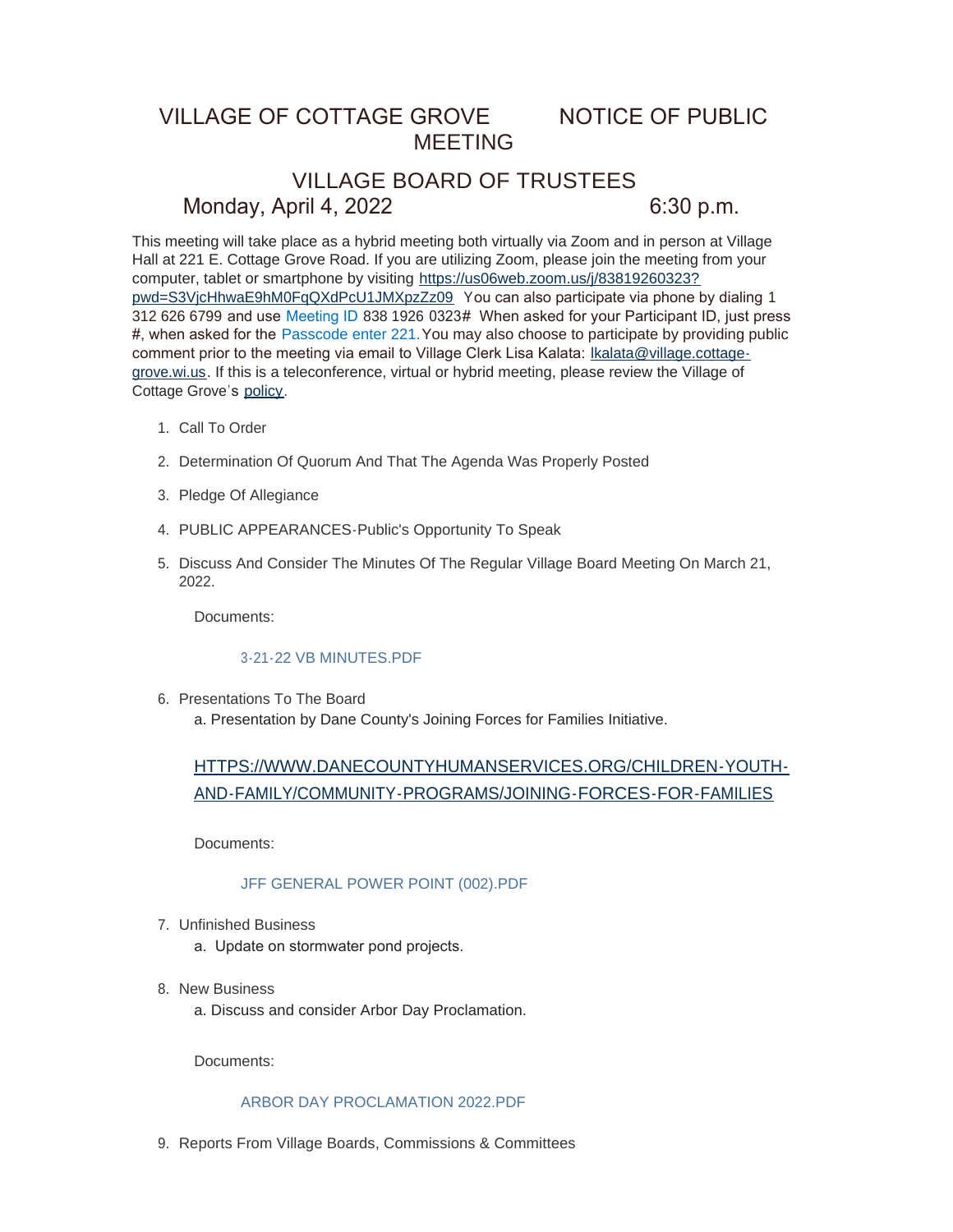9.I. Law Enforcement Committee

Documents:

## [3-22-22 LEC AGENDA.PDF](https://www.vi.cottagegrove.wi.gov/AgendaCenter/ViewFile/Item/9807?fileID=19403)

9.II. Parks, Recreation & Forestry Committee

a. Discuss and consider allowing The Ride to use Community Park as rest stop on Sunday, September 25, 2022.

Documents:

[3.3.22 PARKS AGENDA.PDF](https://www.vi.cottagegrove.wi.gov/AgendaCenter/ViewFile/Item/9808?fileID=19404) [THE RIDE MEMO 2022.PDF](https://www.vi.cottagegrove.wi.gov/AgendaCenter/ViewFile/Item/9808?fileID=19405) [CG DETAILED.PDF](https://www.vi.cottagegrove.wi.gov/AgendaCenter/ViewFile/Item/9808?fileID=19406) ALL BIKE ROUTES MASTER FILE.PDF

9.III. Joint Fire Department Committee

Documents:

## [3-24-2022 JT FIRE PACKET.PDF](https://www.vi.cottagegrove.wi.gov/AgendaCenter/ViewFile/Item/9809?fileID=19408)

9.IV. Natvig Landfill Monitoring Review Committee

Documents:

### [3-24-22 LANDFILL PACKET.PDF](https://www.vi.cottagegrove.wi.gov/AgendaCenter/ViewFile/Item/9810?fileID=19409)

- 10. Reports From Village Officers
	- a. Stafford Rosenbaum
		- i. Legal briefings/status updates
- 11. Communications And Miscellaneous Business
	- a. Consider approval of vouchers
	- b. Correspondence
	- c. Upcoming community events
	- d. Future agenda items

Documents:

## [BILLS LIST 4-4-22.PDF](https://www.vi.cottagegrove.wi.gov/AgendaCenter/ViewFile/Item/9833?fileID=19448)

Closed Session: This Closed Session Is To Establish Negotiating Position Regarding Deer-12. Grove EMS District And Joint Fire Agreements.

The Village of Cottage Grove Village Board will enter into Closed Session pursuant to Wisconsin State Statute §19.85 (1)(e) Deliberating or negotiating the purchasing of public properties, the investing of public funds, or conducting other specified public business, whenever competitive or bargaining reasons require a closed session

13. Closed Session: This Closed Session Is For Negotiations Regarding Development Incentives In TID #10.

The Village of Cottage Grove Village Board will enter into Closed Session pursuant to Wisconsin State Statute §19.85 (1)(e) Deliberating or negotiating the purchasing of public properties, the investing of public funds, or conducting other specified public business,